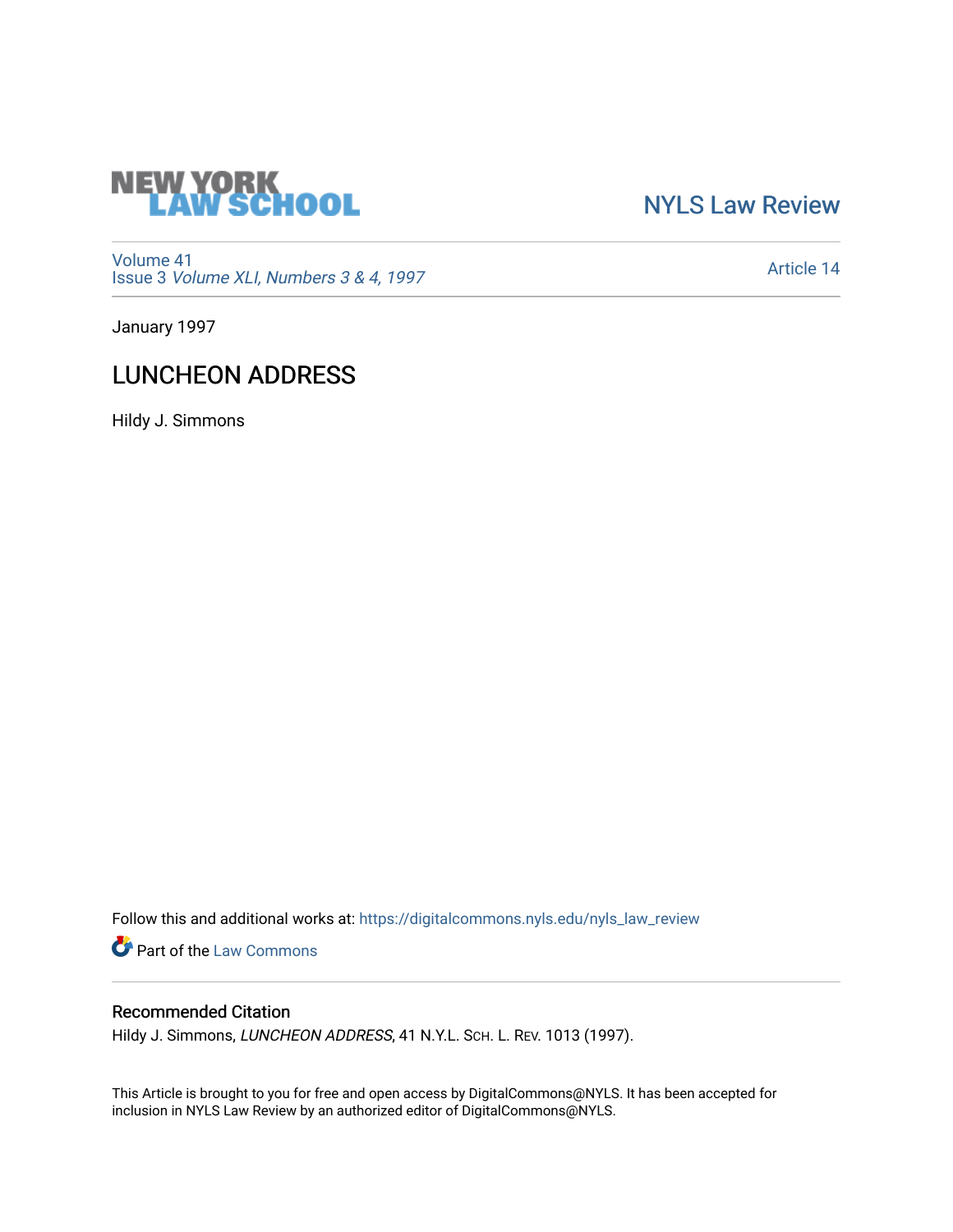#### LUNCHEON ADDRESS

#### HILDY J. SIMMONS

After fifteen years in the field of philanthropy, some of which were spent in a private foundation, and the past ten years being spent at J.P. Morgan, I feel that I am reasonably qualified to share some perspectives, particularly those on corporate giving, and to tell you how we approach corporate giving at J.P. Morgan. My perspectives are solely mine, and they come from practice and observations in the field. The institutional approach that  $J.P.$  Morgan takes of philanthropy is  $J.P.$  Morgan's, it is one that I inherited when I became head of the department about six years ago, and it is one that I think is of high quality and would hold up in any best practice review of corporate grant-making.' I will give you a bit of insight into J.P. Morgan's approach, but will also tell you some of my own personal observations.

I will start with the statement that the term "corporate philanthropy" is a misnomer. I disagree with the whole notion of the term. Corporations are not eleemosynary institutions,<sup>2</sup> and what they do is more properly termed corporate grant-making or giving. These two concepts should not be confused. If we wanted to look at private foundations, for example, as being somehow in that "pure" category, we could find many examples of eleemosynary motives of private philanthropy activity, whether they are for indirect or direct personal gain, self-aggrandizement, or promotion of a particular world view, that would not necessarily be distinguished from the way in which you may try to characterize this in the context of what a corporation might do. If one looked at anonymous giving, that might be pure philanthropy, but I suggest that anything short of that could not be characterized as "pure." Although it can still be considered philanthropic.

*2. See, e.g.,* Dodge v. Ford Motor Co., 170 N.W. 668, 683 (Mich. 1919) (noting that while Henry Ford proposed to run Ford Motor Company as a semi-eleemosynary institution, and not a business, profit maximization was still the ultimate goal).

1013

<sup>\*</sup> Managing Director, Community Relations & Public Affairs, J.P. Morgan & Co.

*<sup>1.</sup> See* J.P. MORGAN **&** CO., 1995 ANNUAL REPORT **OF** CONTRIBUTIONS 2-3 (1996) (discussing J.P. Morgan's philosophy that housing, health care, employment opportunities, public education, and cultural organizations are essential ingredients of a vital community). J.P. Morgan believes it can contribute meaningfully "toward community life by careful selection of programs for financial support and by combining that support with the assistance of Morgan people." *See id.; see also* J.P. Morgan & Co., *Community Relations* (visited Mar. 19, 1997) <http://www.jpmorgan.com/Corplnfo/ CRA/CommunityDevel.html> (discussing J.P. Morgan's corporate philanthropic philosophy of approaching community development as a long-term partnership with the community).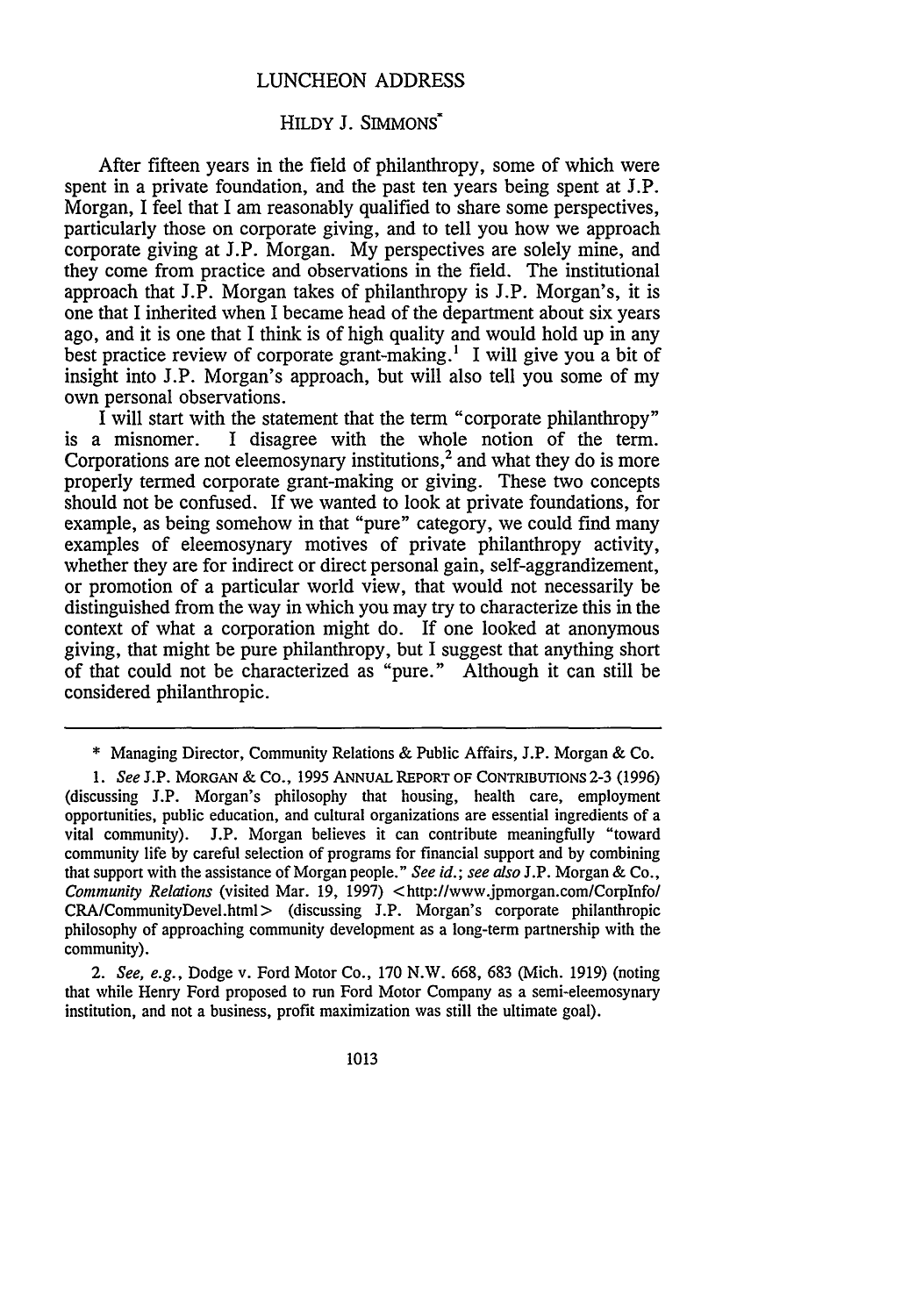Corporations are clearly in business to make money and produce value for their shareholders; there can be no dispute about that. However, while corporations are not precisely philanthropic in their purpose, I would dispute the notion that using some of the corporation's earnings to add value to communities in which their employees live and work, presumably creating a better climate in which they can do business successfully, is a misuse of those earnings. "Enlightened self-interest"<sup>3</sup> is the term that many people have used to describe such corporate activity for several years. It probably more accurately reflects what transpires.

However, corporate giving, in my mind, is only one of several things corporations do to further their business objectives.<sup> $4$ </sup> They also provide an array of benefits to their employees. They do a number of things to give them a competitive edge or advantage over other institutions in similar fields or in similar business activities. The way in which they execute their corporate giving and the way in which they distribute funds or make the decisions to do so can be viewed in the context of what is strategic in terms of advancing their overall business activity.

In a recent speech before the Economic Club of New York, David Rockefeller, a noted business executive and philanthropist, said, "[P]rofits are important. But as essential as they are, profits are not—and should never be—the sole motivation for business leaders.<sup>"5</sup> He went on to say that, "[B]usiness leaders must make decisions that positively affect, not only their balance sheet and income statements, but also the needs of their workers and the broader community."6

J.P. Morgan has a long history of giving, dating back to our earliest days. Civic responsibility and engagement have been hallmarks of our history and I think that our actions in this regard have given us a

5. David Rockefeller, Remarks at the New York Economics Club 6 (Sept. 12, 1996) (on file with *New York* Law *School Law Review).*

**6.** Id. at 7.

*<sup>3.</sup> See, e.g.,* Hayden W. Smith, *If Not Corporate Philanthropy, Then What?,* 41 N.Y.L. **SCH.** L. REv. 757, 763 (1997).

*<sup>4.</sup> See* Paul Sweeney, *Corporate Giving Goes Creative,* N.Y. TIMEs, May. 15, 1995, § 3 (Business), at 3 (discussing cause-related marketing in which companies tie the sale of products or services to a social cause); *see also* A.P. Smith Mfg. Co. v. Barlow, 98 A.2d 581, 582-83, 590 (N.J. 1953) (holding that the corporate power to make reasonable charitable contributions exists, even apart from express statutory provisions. The plaintiff corporation made a small donation to Princeton University which was opposed by stockholders. The corporation claimed, and the court agreed, that the donation would not only aid the public welfare, but it would advance the interests of the plaintiff as a private corporation and as a part of the community in which it operates).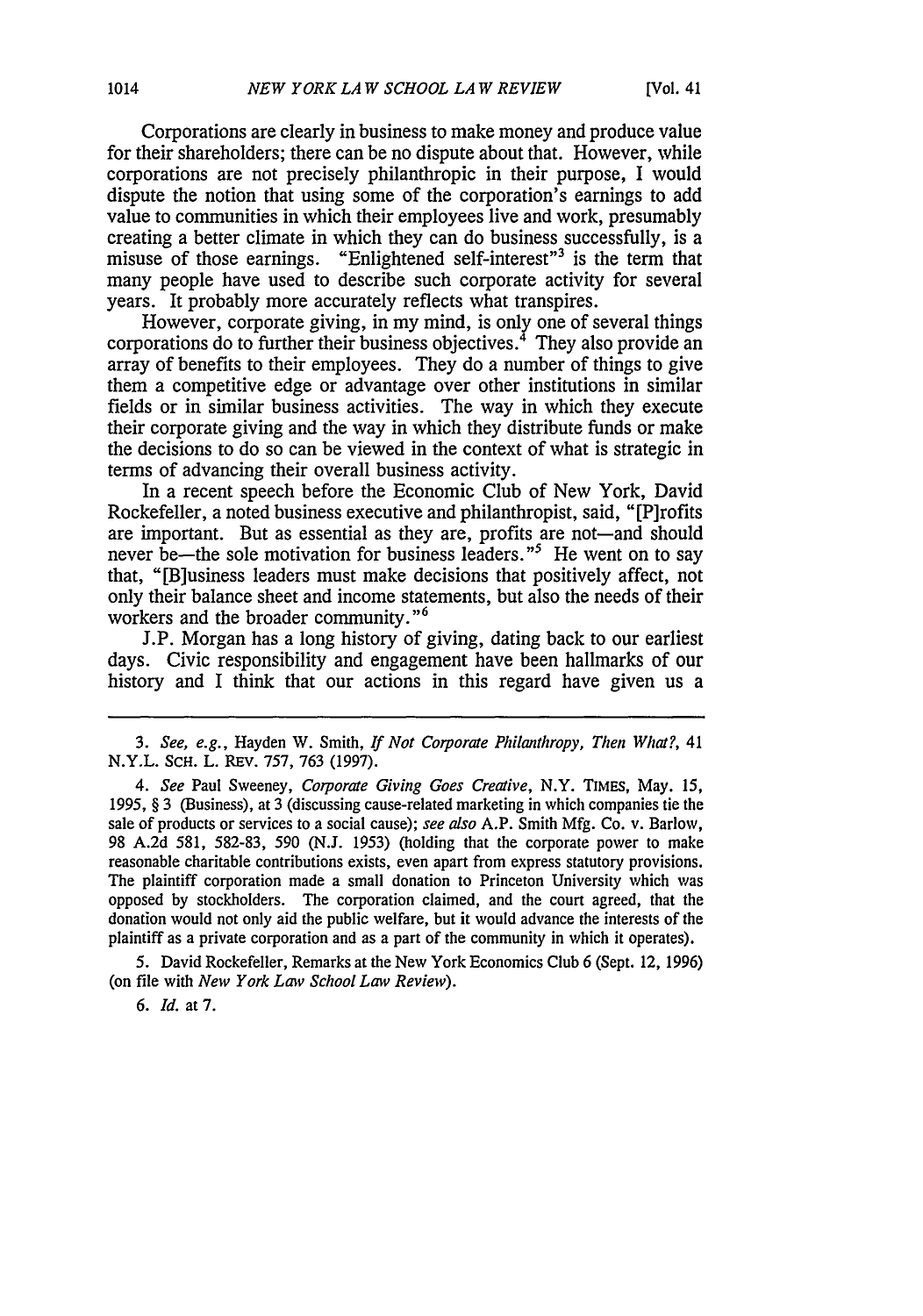competitive advantage.<sup>7</sup> Over the past thirty-five years, we have maintained a giving program that provides support to a wide array of organizations, including those involved with education, art, health and human services, urban affairs-particularly community and economic development, the environment, and, in the international arena, relief and development work.<sup>8</sup> Most of this giving is concentrated in New York City, although our business is global.<sup>9</sup> We believe we can have a bigger impact over time by concentrating our resources, and because our headquarters are in New York City, we concentrate our giving resources there.

We also realize that we have a strong obligation to report to our shareholders and to the public how we spend these funds. Copies of our annual report of contributions are available for the asking, and they are always available at our annual shareholders' meetings. I believe that should be part of the practice of any responsible corporation. If money is spent, then you report that expenditure and let people know where the money is going. Many firms actually use philanthropic reports as part of their advertising and other activities, so it is not to anybody's detriment to report on what might be defined as good works that the corporation is doing in the community. $^{10}$ 

Our chairman stated in our most recent annual report that J.P. Morgan has "long believed that affordable housing, access to health care, employment opportunities, quality public education, and vibrant arts and cultural organizations are essential ingredients to a vital community."<sup>11</sup> Now, looking at J.P. Morgan's business, one might ask how does that connect to global finance? Well, the chairman of J.P. Morgan stated that these are all essential ingredients of a vital community, and, if there are no vital communities, there is no place for us in which to do business.

7. See Nancy J. Knauer, *The Paradox of Corporate Giving: Tax Expenditures, the Nature of the Corporation, and the Social Construction of Charity,* 44 DEPAUL L. REv. 1, 29, 53-56 (1994) (stating that corporate image makers generally believe that strategic corporate giving is good for business, and that business executives strongly reject the notion of corporate altruism implying that it would be irresponsible to shareholders).

*8. See* J.P. MORGAN **&** Co., *supra* note 1, at 3.

*9. See id.* at 22-24; *see also* J.P. MORGAN & Co., 1995 ANNUAL REPORT **1-5** (1996) (discussing the financial highlights for 1995, including expansion in global markets).

10. *See* Knauer, *supra* note 7, at 57 (noting that the phenomenon where corporations rely on the goodwill associated with charitable causes is known as the "halo effect," and that "fundraising literature blatantly advises corporations on how to take advantage of the privileged status afforded charity in contemporary society").

*11. See* J.P. MORGAN & Co., *supra* note 1, at 2.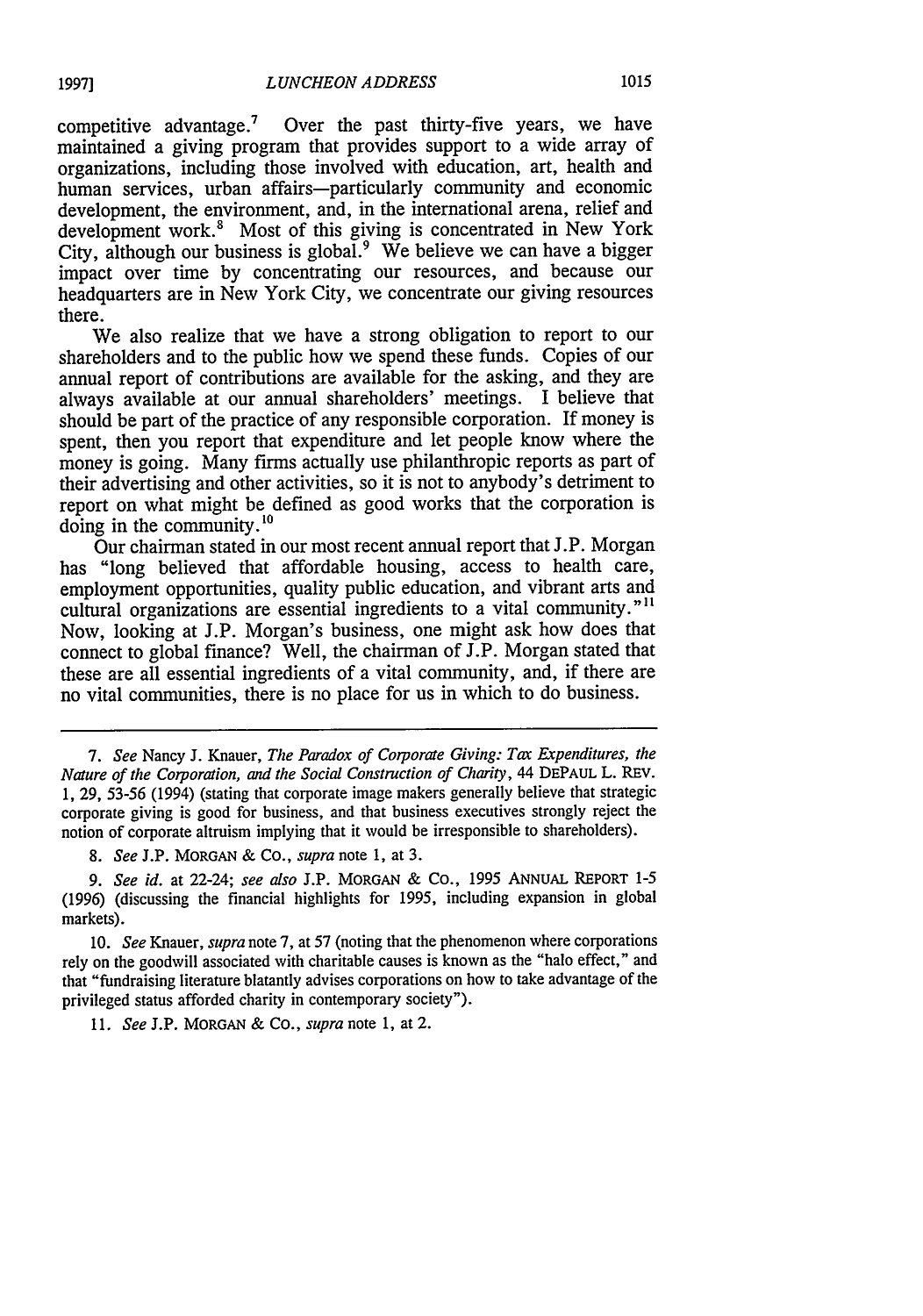Our contributions policy over the years has reflected this belief and continues to do so.<sup>12</sup> It is not the personal philanthropy of whoever happens to be chairman. I will not suggest to you that in some corporations this has not been the case. Perhaps it has, but in terms of my institution, that is not the case.

At Morgan, our giving program is also not a subsidiary to our marketing strategy, although I fully realize that in many corporations, particularly as pressures on expenses and other things increase, that is more and more often the case. I am not such a purist that I frown upon the trend to tie charitable giving by corporations to marketing aims, be it through cause-related marketing or whatever one wants to call it. Corporations spend considerably more on marketing than they do on charitable gifts, $^{13}$  and if nonprofit organizations could benefit from those funds, then that is capitalism at its best.<br>However, we should acknowledge that kind of activity is marketing.

and not confuse it even further with this notion of charitable giving by companies, much less this term that I suggested at the beginning of my remarks, which is corporate philanthropy. It should not be referred to as corporate philanthropy, but  $\overline{I}$  do not think it is a bad thing. If it furthers the business interests of the company, and there are nonprofit or community institutions that benefit, then I believe everyone benefits.

We have an advantage at Morgan because we are not a retail business. We serve mostly large institutions and other corporations and governments. We do not have a branch system. Our business mission is different from branch based institutions, and that reflects the way in which we are able to take on and do certain things.

Grant making must be strategic in order to be effective. While we fund a variety of program areas, we have specific issues and goals within them where we direct our grant-making, and this is reflected in our contributions reports.<sup>14</sup> I have been at Morgan long enough that I can describe our grant-making in the terms of an investment portfolio. If one looks at our contributions program at the end of any year, what you find is what I would define for an investor as a balanced investment portfolio. There would be some blue chip institutions, for example, the Metropolitan Museum of Art, Lincoln Center, and the New York Public Library. There would also be some long term investments. We spend over a million

<sup>12.</sup> *See id.* at 3 (noting, for example, that a program of J.P. Morgan's, instituted in 1971, matching the skills and interests of employees to the needs of community organizations, still exists 25 years later).

**<sup>13.</sup>** *See* Stephen H. Judson, *Maestro, Hand Me the Sales Brochure,* N.Y. TIMES, Apr. 3, 1994, § 3 (Business), at 11 (stating that corporate marketing budgets often are much larger than their philanthropy budgets).

<sup>14.</sup> *See* J.P. MORGAN & Co., *supra* note 1, at 3.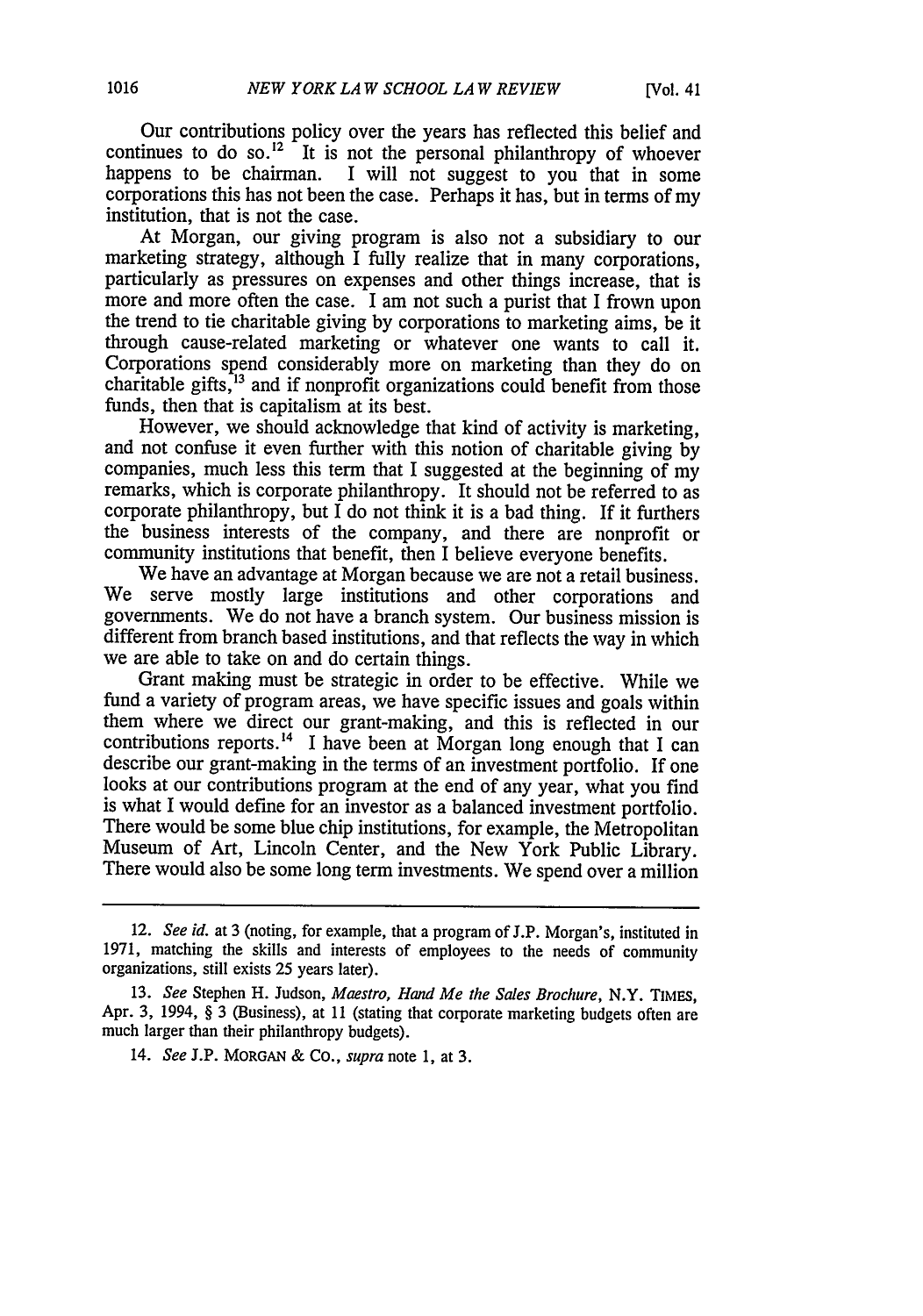dollars a year on public education in New York City. Are the schools better today as a result of that? They are somewhat better. Have we fixed the problem of education? No, but we see it as a major long term investment. We also make short term investments. The Food Bank, where there is an immediate response to the investments that we have made, would be a good example of that. There is also a large amount of venture capital to be perfectly honest, and perhaps, unlike a more traditional investment portfolio, we have a higher tolerance for risk. We believe risk-taking is important in this regard, and while not everything we fund will work out perfectly, we think that is an important part of using these discretionary dollars. I view it as making equity investments in a set of nonprofits in terms of the operating support that we provide.

We would not be the successful financial institution that we are today if we were not strategic in our business endeavors, and we do not view corporate giving any differently than we do a business venture. Because we are using the assets of our shareholders, we feel that our charitable activities must be planned strategically. If our shareholders disagree or feel that they are getting a diminished return on their investment as a result of what we are doing, they can sell our stock. They can come to an annual meeting and complain. They can confront our management. They can do any number of things to voice that opinion and reflect their dismay. In fact, there are examples in other companies where various constituents, clients or customers, and shareholders, have raised those issues, and then management was forced to deal with them. I think that is a legitimate part of the public discourse that goes on with public corporations, but I think that is the way in which we have to either demonstrate that this adds value, or respond when people feel that it does not. I am pleased to say that we have never had a group of shareholders question us about our giving, and, in fact, at most annual meetings, people will respond positively to the contribution report.

Having served under three Morgan chairmen,<sup>15</sup> I can speak from my personal experience with the three of them, that if any of them or any other senior manager felt that this work had a negative impact on our bottom line, no one would be interested in funding it, plain and simple. At the end of the day, no one would be investing Morgan resources in something that would negatively affect our bottom line. And, to the contrary, given the importance of the nonprofit sector, our failure to provide support in some meaningful way to a variety of organizations

<sup>15.</sup> Lewis T. Preston was replaced as chairman of J.P. Morgan in 1989 by Dennis Weatherstone. *See* Michael Quint, *Head of Morgan to Retire; His Successor is Selected,* N.Y. TIMEs, Nov. 9, 1989, at **D1.** Douglas Warner succeeded Mr. Weatherstone as chairman in 1994. *See* Michael Quint, *At J.P. Morgan, Orderly Change at the Top,* N.Y. TIMEs, Sept. **16,** 1994, at **D1.**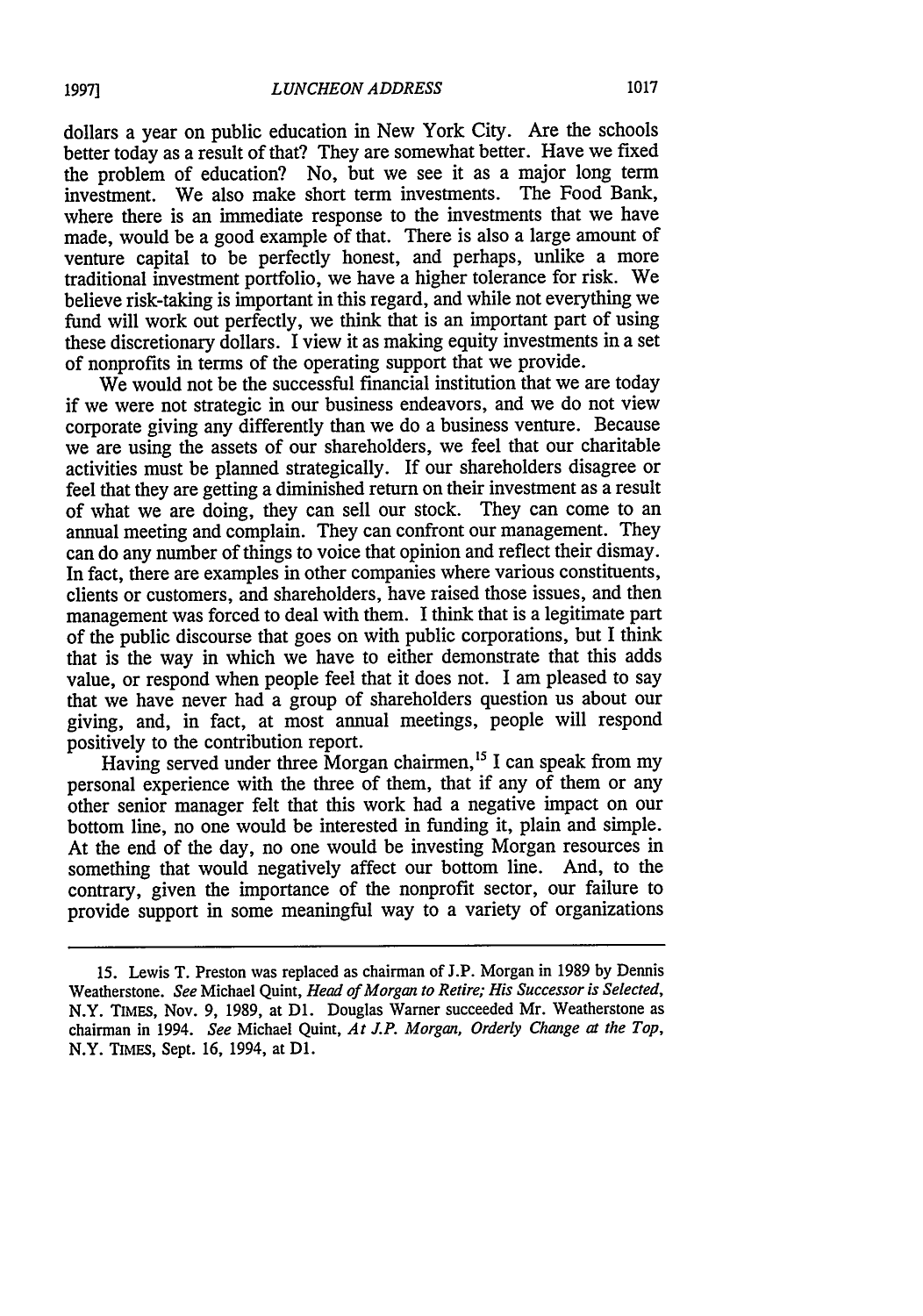which really do enhance or improve the quality of life in our communities would poorly reflect the interests of our corporation and our ability to function and do business well. It would be like an ostrich sticking its head in the sand and ignoring the surrounding environment.

Our business success is dependent on many factors. One key factor is attracting quality employees. Human capital is probably the most important resource we have. To attract high quality employees who choose to work in our offices and to live within commuting distance of those offices, is a major critical competitive issue for us, and it is no small factor that contributing to the betterment of those communities in which our employees are living and working is one of the things that will make them want to be in New York City, Mexico City, Tokyo, or Johannesburg, or anywhere else that we have facilities. Improving those communities is absolutely critical, and it makes good business sense for our own employees, investors, and even the clients we are serving. because if the environment is not conducive for them to do business, then they will not want to do business. Thus, I could very broadly define any number of things that fall under the realm of what is good for Morgan's business. Our former chairman, Dennis Weatherstone, often said, really being on the same wavelength as David Rockefeller, that the firm's obligations were to serve four constituencies: shareholders, clients, employees, and the community.<sup>16</sup> He would say that providing value for all of them is the key to our success, and he would not rate them and say that there is a bigger obligation to shareholders than there is to the community. He would say that they all have value, it is all important, and it is by providing value to each of them that J.P. Morgan will be successful as a firm.

The Capital Research Center<sup>17</sup> has long criticized the practices of much corporate giving. In introductions and other essays in their reports which they produce every year, they have regularly said that business people should have a major influence on society beyond the management of business. In the preface to their *Patterns of Corporate Philanthropy* in and honest business people will neither be economically efficient nor

**<sup>16.</sup>** *See generally* **J.P.** MORGAN & Co., 1991 ANNUAL REPORT **OF CONTRIBUTIONS** 3 (1992) (discussing J.P. Morgan's philanthropic objectives during Dennis Weatherstone's reign as chairman. The objectives embrace the notion that individuals and corporations must respond to important social issues, such as addressing the needs of the local community and investing in human capital).

<sup>17.</sup> *See* Ernest Tollerson, *Charities Debate Tactic to Limit Gifts' Life Span,* N.Y. TIMES, Dec. 19, 1996, at B12 (defining Capital Research Center as a conservative Washington research group that studies the non-profit sector).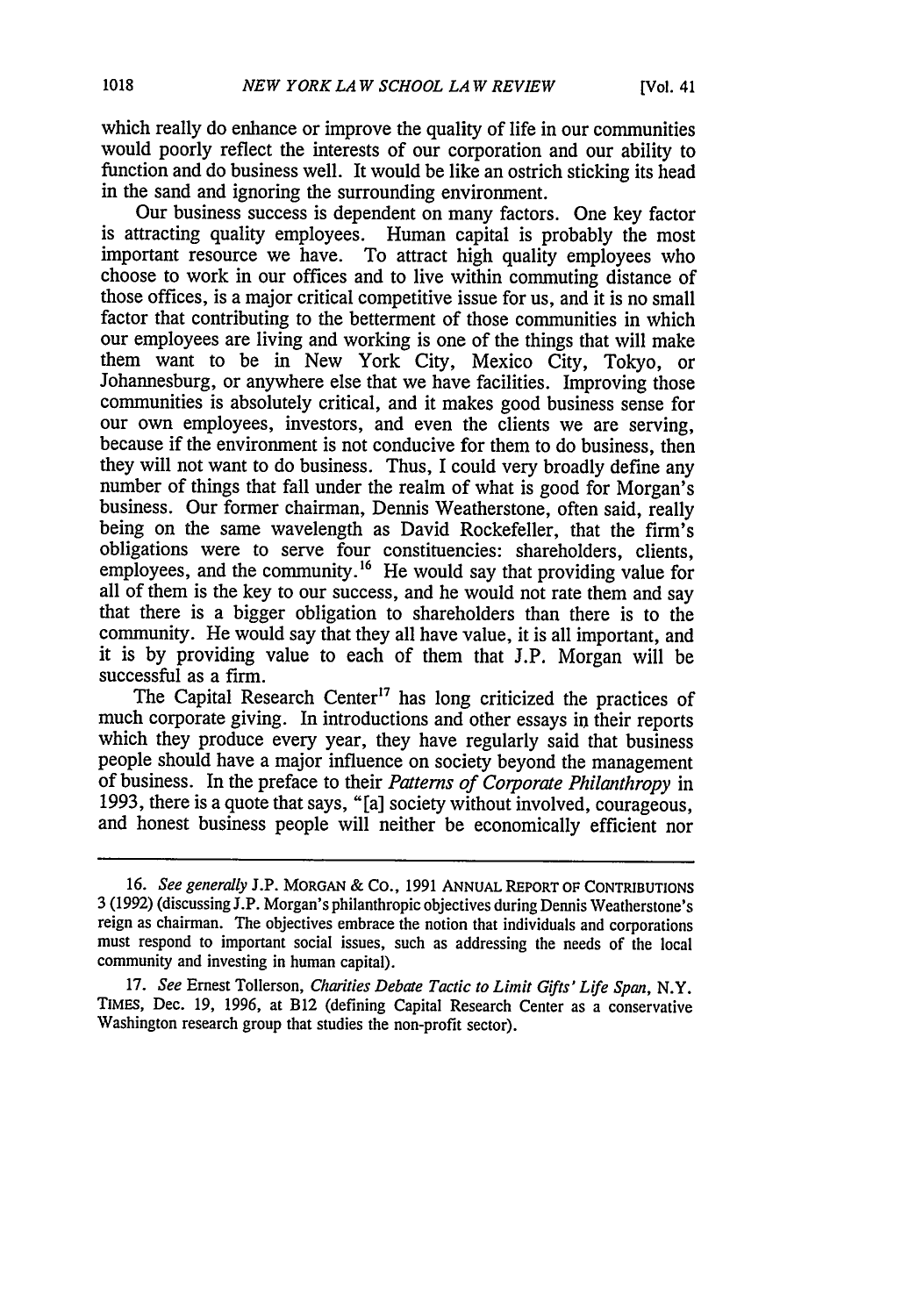morally responsible."<sup>18</sup> I disagree with much of their analysis of corporate giving and their rating system. However, they did give us an " $F$ " last year for being too liberal, <sup>19</sup> and it is probably the first time in the over than 150 year history of J.P. Morgan that anyone ever put liberal and Morgan in the same category. Nonetheless, I share the belief that business does have a responsibility beyond profit.

There are many things we could do that might maximize profit, but in the end those things would not necessarily be good for the firm. We do many things which we think enhance and make Morgan an attractive place to work. I think the lessons of recent years suggest that companies, can be, and are being, responsive to a variety of social and other pressures.<sup>20</sup> The notion of holding boards of directors of companies accountable has been very clear recently. An example of that can be seen when examining executive compensation, as well as the array of conversations that took place over the past year around social investing in South Africa.<sup>21</sup> There are many ways in which pressure can be exerted if shareholders and others are dissatisfied with what management is doing. The practice of charitable giving by corporations is hardly perfect. No one wants corporate America to be the sole agent of social policy. However, I would like to think that there is some good which can be done with corporate charitable resources

**18.** Richard W. Rahn, *Preface* **to STUART** NOLAN **ET AL.,** PATTERNS OF CORPORATE PHILANTHROPY: EXECUTIVE **HYPOCRIsY at** iii (Capital Research Ctr. 1993); *see also* Richard W. Rahn, *Corporate Generosity Sometimes Outright Theft,* HOUSTON CHRON., Feb. 21, 1994, at **A21** (stating that "corporations actively and substantially finance the activities of numerous public affairs groups whose actions reduce corporate profits and diminish economic opportunity. For every dollar donated to organizations supporting free-market democratic capitalism, the researchers show, more than three dollars are given to organizations on the other side").

**19.** *See* Tom Teepen, *All, or Nothing atAll,* **CHATTANOOGA** TIMES, Jan. 16, 1997, at **A10** (discussing a Capital Research Center report that listed J.P. Morgan as "very liberal").

20. *See* Knauer, *supra* note 7, at 28-32 (discussing the theory that corporations make charitable contributions to meet their responsibility to the public and to serve society); *see also* **E.** Merrick Dodd, Jr., *For Whom Are Corporate Managers Trustees?* 45 HARV. L. REv. 1145 (1932); *The Stock Market Impact of Social Pressure: The South African Divestment Case,* Q. REV. ECON & Bus. 506 (1996) (stating that "[i]n recent years societal groups have pressured firms to conduct operations in a more socially responsible manner").

21. *See* Kathleen Saluk Failla, *Connecticut, the Investor, Seeks an Accounting,* N.Y. TIMES, May 16, 1993, § 13 (Connecticut), at 8 (discussing a growing number of shareholders who "are demanding accountability from companies where their money is invested and are paying close attention to track records in social responsibility and environmental action." Shareholders are requiring justification for management's excessive compensation levels as well as shunning companies with ties to South Africa and Northern Ireland).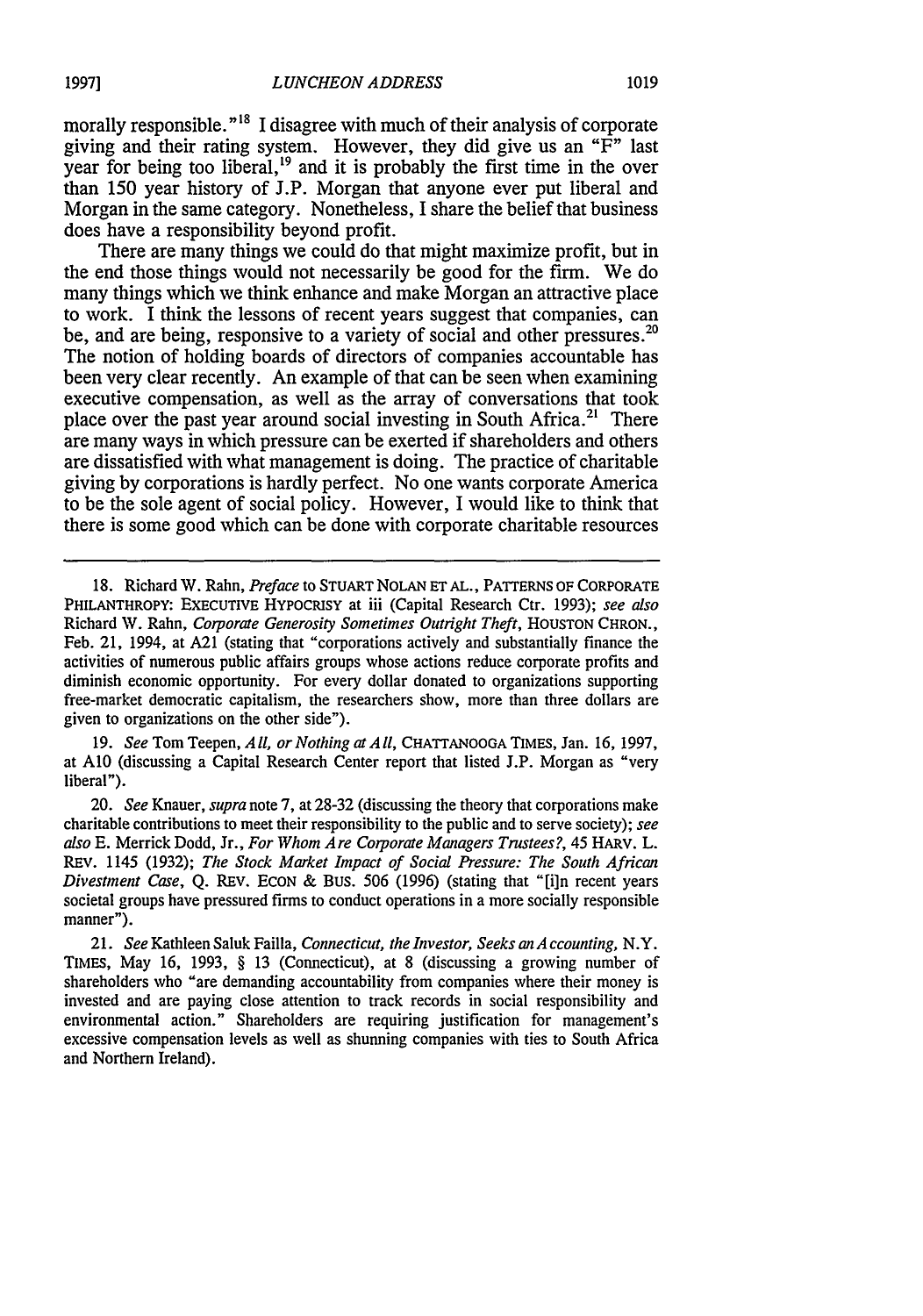in a way which promotes the diversity of ideas and options and provides public benefits. I would like to think what J.P. Morgan does, represents that approach.

I would also like to address a point that Peter Swords made, which is that corporations do more than give away money, and that this work within a corporate setting is important beyond simply the dollars that are transferred. We provide a variety of services, including our own human capital, whether it is through volunteers or employees who serve on boards of nonprofit organizations, in addition to the donation of equipment or printing materials. These services accomplish a variety of things, both for the volunteers and board members and for the recipient organizations. These services offer them exposure to something that can enhance their own professional development, and add value to the organizations that they represent. I imagine this law school would be less satisfied if it did not have corporate members on its board of directors, and hopefully those people are good board members and reflect well on the institution and the places in which they work. I think that is good practice. It encourages the spirit of civic engagement among employees, it is appreciated by employees, and it is certainly appreciated by the organizations that benefit. Donating space for meetings and technical assistance on projects are all part of being a good neighbor and a good corporate citizen. Our equipment castoffs are often treasures to others. And again, I think those are things that benefit the community. For example, if we have computer systems that we can donate to a job training program or to a school to enhance the capacity of the people who are taking advantage of that program, then we all benefit.

Finally, let me say that I am pleased that the legal and academic community is looking at this issue.<sup>22</sup> I am a little surprised that anybody in these two worlds would bother to look. We always think we are in a different world without very many people looking at what we do. I am not likely to be an advocate of more regulation in this area, because I think that openness and reporting, which is what I believe most responsible companies do, is sufficient given other disclosure rules around public corporations regarding what has to be reported and what information shareholders are entitled to receive. At the end of the day, I would remind everyone that the money involved is really a very small segment, as you know, of overall charitable giving in this country, and at a time when resources for the arts, social concerns, or environment are shrinking,

<sup>22.</sup> *See, e.g.,* Edward S. Adams & Karl D. Knutsen, *A Charitable Corporate Giving Justification for the Socially Responsible Investment of Pension Funds: A Populist A rgument for the Public Use of Private Wealth,* 80 IowA L. REv. 211 (1995); Knauer, *supra* note 7; Judith Miller, *Panel Pushes for Revival of Spending on the Arts,* N.Y. TIMEs, Feb. 25, 1997, at ClI.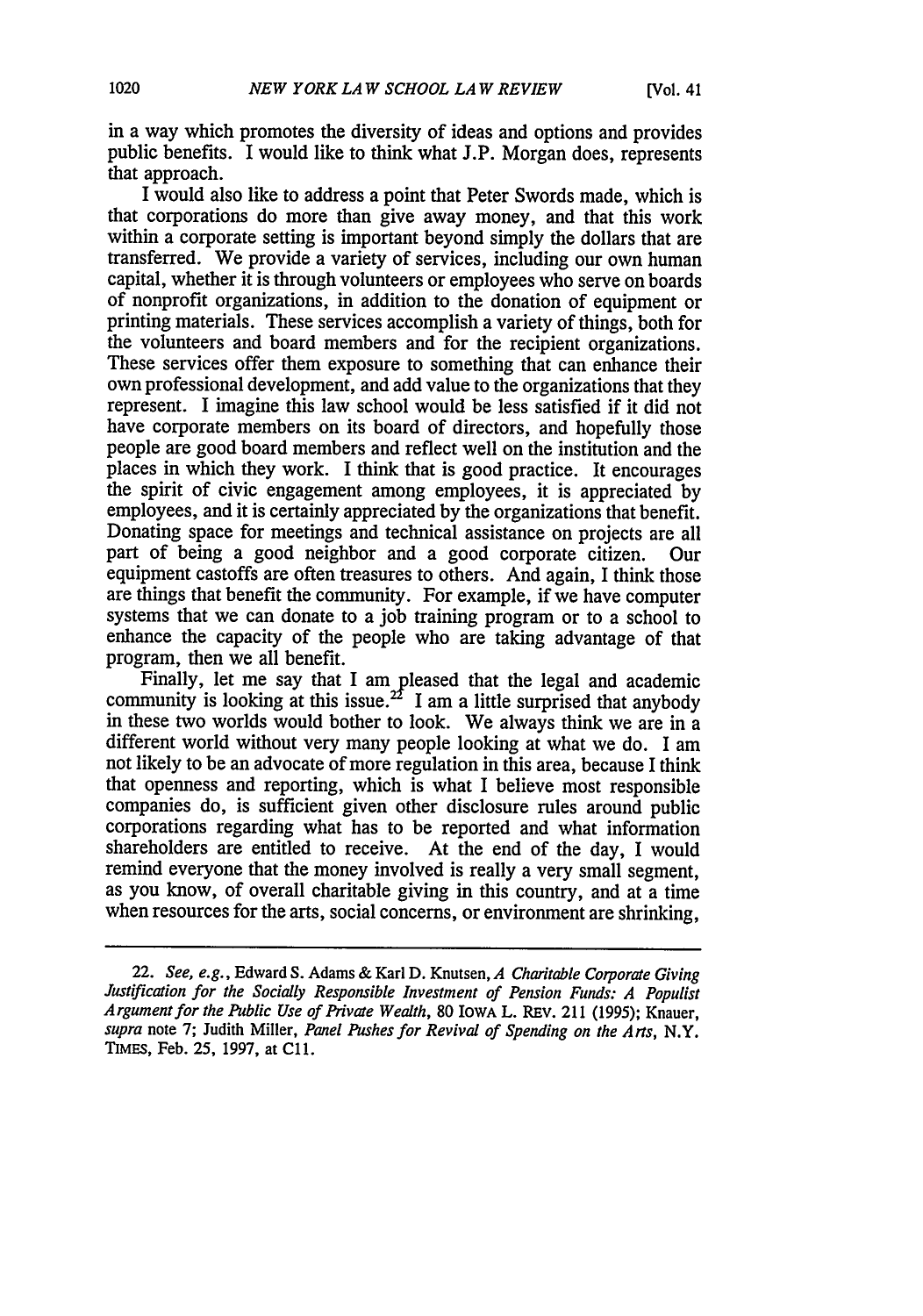I would hate to think we engage in anything that stymies the transfer of some of those dollars.

I would point out that while this notion of corporate social responsibility has been mostly practiced by American companies, it is expanding globally, not just with American corporations operating abroad, but actually with American corporations modeling good practice for foreign corporations. The head of our Mexico City office, where we have quite a substantial presence, was recently involved in a conversation with other Mexican corporate executives, discussing ways in which those corporations could get involved and engaged in a variety of activities within that country. I think our model has great currency as the public and private sectors here and abroad struggle to forge what will be a new type of partnership, one that advances our collective economic well-being into the next century.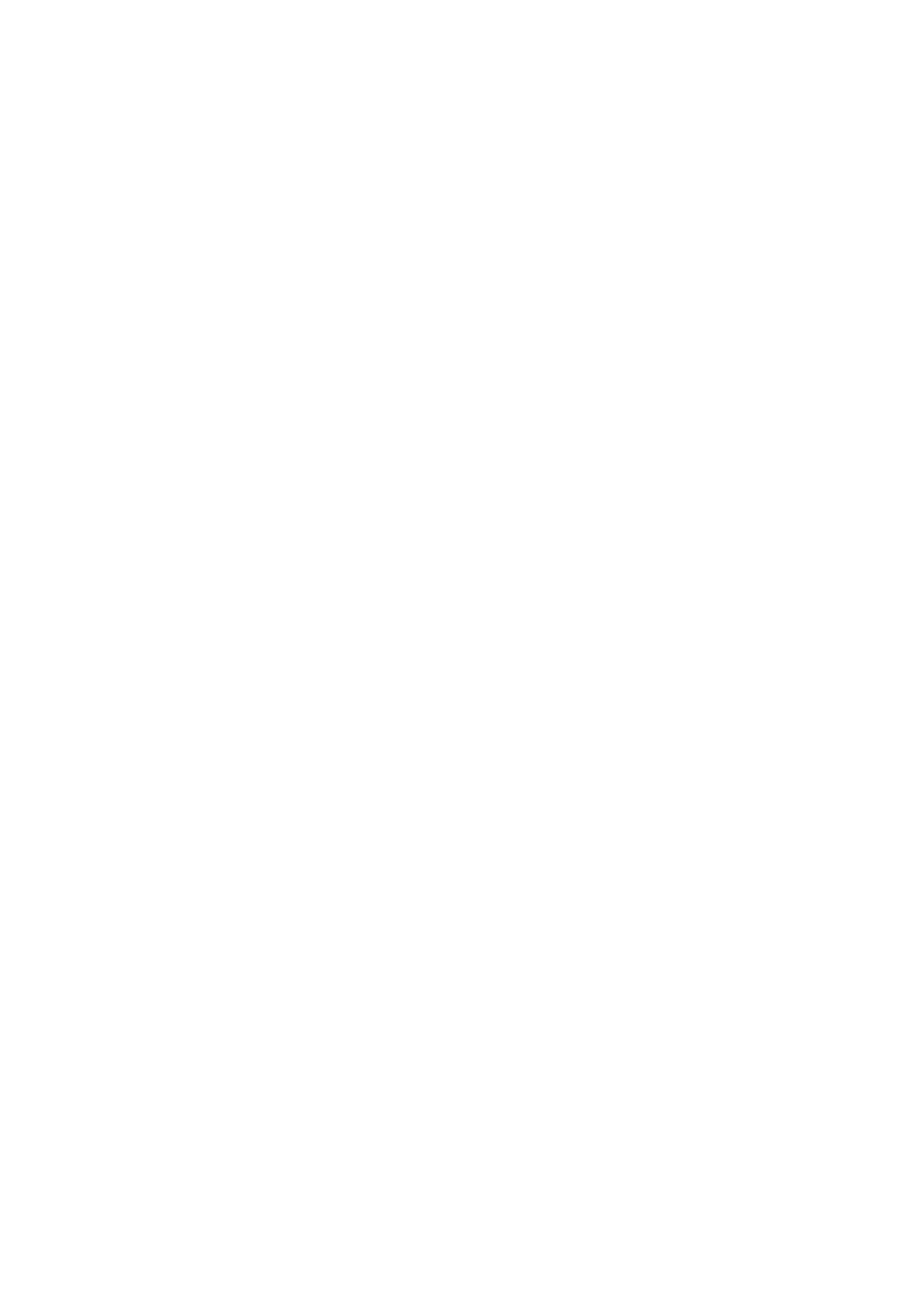#### LUNCHEON ADDRESS AUDIENCE DISCUSSION

QUESTION: There was a lot of discussion this morning about the fact that corporate giving, despite what the tax code allows, generally has stayed at an average of around one percent, even though the code was changed several years ago to allow companies to donate up to ten percent of pretax earnings.' If donations grew higher than one percent, would there be problems with shareholders, or is it that the tax code generally is irrelevant to what you are describing?

HILDY J. SIMMONS: I do not believe that it is irrelevant. When Steve Forbes talked about a flat tax,<sup>2</sup> I was one of the people who was a little bit concerned, because for most people having a deduction is an attractive option to have when considering whether or not to give money.

I think there are probably many factors that contribute to the levelling of corporate contributions at one percent. I am sure that in many instances, given pressures on earnings and any number of other things, raising that percentage too much would attract perhaps unwanted and undue attention, and raise some questions. I am always arguing that we should give more on some level. However, to the extent that corporations really look at the previous year's earnings as a gauge for how much they want to distribute in the subsequent year, and most companies do that either through their own foundation to which they give money during profitable years so that it covers the less profitable years, or through looking at the earnings directly, my first rule as a grant-maker is do no harm. Given the fact that earnings can vary so much from year to year, if you really tie it too closely looking that way, you can have a year in which you are paying out a lot, and then all of a sudden you have a year in which you are not going to have anything to pay out. Then you have raised expectations so much or established dependency to such a degree that you cannot manage going forward. I think the other side, then, is that

*1. See* I.R.C. § 170(b)(2) (1994) (allowing a deduction to a corporation for charitable contributions of 10% in any taxable year, up from 5% as of the 1981 amendment, see Pub. L. No. 97-34, § 263 (a)); Charles T. Clotfelter, *Charitable Giving* and Tax Legislation in the Reagan Era, 48 LAW & CONTEMP. PROBS. 197, 208-09 (1985) (stating that the Economic Recovery Tax Act of 1981 increased the limit on charitable contributions by corporations from 5% to 10%).

*2. See* Edward J. McCaffery, *Ta's Empire,* 85 GEo. L.J. 71, 72 (1996) (stating that "Steve Forbes was able to mount an initially surprisingly successful campaign in large part on the basis of his one main idea, support for a flat tax"); *see also* Editorial, *Rich Man, PoorMan,* **CHI.** SuN-TIMES, Jan. 30, 1996, at 21; Michael Prowse, *The Fight for the White House: Economic Policy Takes a Populist Turn,* FIN. TIMEs, Feb. 19, 1996, at 4.

1023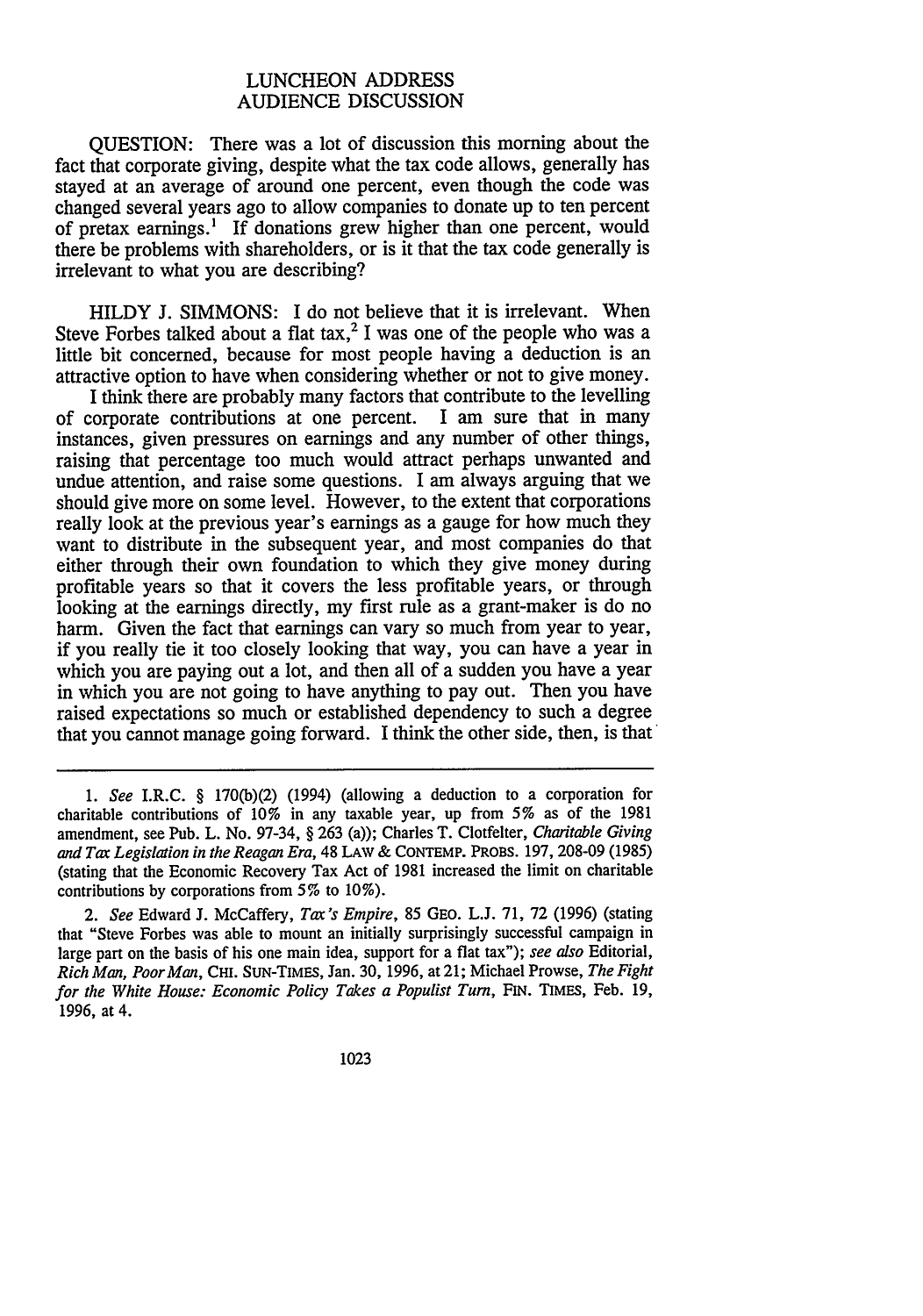managers of these ptograms try to be responsible in the sense of not putting out more than they can comfortably manage over a period of time. Therefore, you will see some growth, you see years where things were a little bit better or worse in any given company, and then it all evens out because not every firm is having a good year at the same time. The financial institutions might be doing well this year, and the industrial sector might not be, but that could be reversed in another year. So, measured and practiced makes some sense. Where some of that corporate giving is coming out of private foundations that the corporations have set up, there is the five percent rule, and to the extent that their assets are not increasing substantially, the numbers coming out are going to remain relatively flat because they keep the size of those foundations fairly consistent.3

QUESTION: I would like to know if there are a set of criteria that present themselves when you decide not to make a grant, that is, are there particular areas of grant-making that you affirmatively stay away from? And if so, how is that determined?

MS. SIMMONS: We have criteria and guidelines, that we have established over a number of years,<sup>4</sup> that get modified and reviewed periodically, however, there are several things that we do not do. We do not fund individuals. We do not fund scholarship programs. We also do not directly fund specific disease and disability programs. It is not because we think those things are not worthwhile. In fact, they happen to be particularly important. The reasoning behind choosing not to fund some program is that no matter how much money you have, you will never have enough to give to every deserving organization, therefore you have to define what it is that reasonably can be done. Therefore, it is important to have standards and criteria, and then say no to a variety of organizations based on those criteria. Corporations must be strategic when making grants, just as they would with any other business objective. Unfortunately, that means we have to turn down many grant requests. We have the good fortune at Morgan to have a matching gift program which is part of our employee benefits package, where employees vote with their

1024

*<sup>3.</sup> See* Oliver A. Houck, *With Charity for All,* 93 YALE L.J. 1415, 1436 n.86 (1984) (explaining that the "five-percent rule," official or not, still permeates tax advice on the question of charitable giving).

*<sup>4.</sup> See* J.P. MORGAN & Co., **1995** ANNUAL REPORT OF CONTRIBUTIONs **3, 38-39** (1996) (explaining that J.P. Morgan's charitable activities are administered by the firm's Community Relations and Public Affairs department, and listing the type of organizations to which the firm does and does not contribute, as well as the information to be submitted with an organization's grant proposal).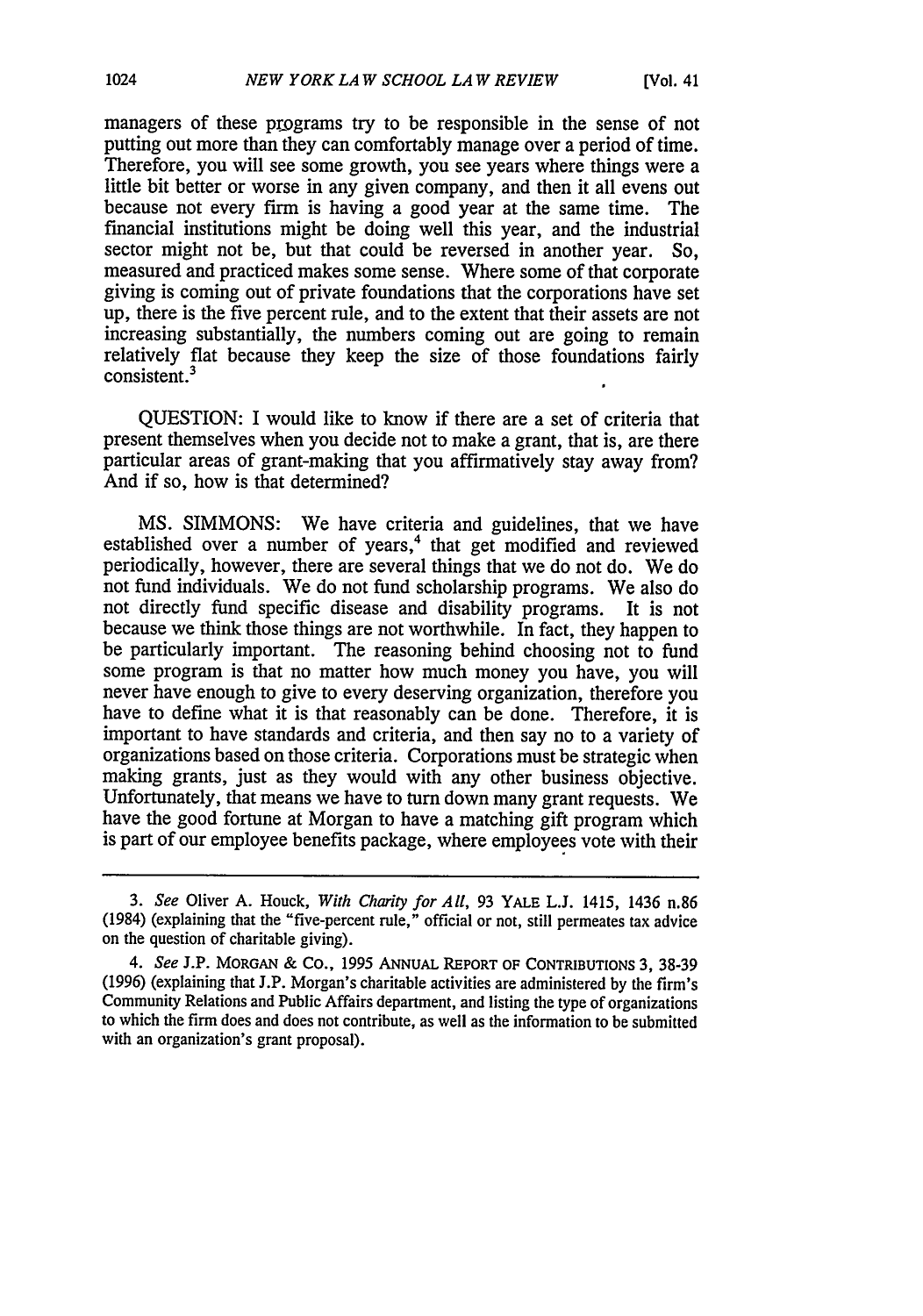own checkbooks. Thus, we contribute to many organizations and issues through matching gifts. Last year over three and a half millions dollars of our grant-making went to match employee gifts.<sup>5</sup> We tell the employees that if they think the cause is important and it meets broad criteria-meaning that it is a non-profit organization under the federal tax code, it has the equivalent of some professional staff, and we know it is a legitimate organization-and they write a check for between twenty-five and eight thousand dollars a year, we will match that donation. Hence, there are actually a variety of scholarship and specific disease programs that get funded by J.P. Morgan in that manner even though we have opted out of donating directly to those organizations.<sup>6</sup> I think any good grant-maker ought to be able to define their own universe.

QUESTION: Older studies of philanthropic giving suggest that philanthropy does not fulfill a redistributive function7 because wealthier people donate to nonprofit organizations that benefit wealthier people. How does an institution like J.P. Morgan deal with that issue?

MS. SIMMONS: I know Terry Odenthal and others have done some writing on that, and I think it is a legitimate issue to talk about, but I am reminded of the notions that one never counts anybody else's money, and one never judges what others have chosen to do with their disposable income. If a person makes a grant to the Metropolitan Museum, for example, does that only benefit rich people? My younger daughter and several of her schoolmates were there last week doing a project, and saw a variety of other kids there, so the fact that the museum was able to be open and exhibit interesting things does not just benefit Mrs. Astor. The same applies to the library or other institutions, so I am troubled a bit by that notion. If our only goal was that we are all Robin Hoods, and we are trying to steal from the rich and give to the poor, it might be something different. However, I do not think that is the ultimate objective, and I think we have to look broadly at what is the overall public benefit. If the Metropolitan Museum is a better place that attracts more tourists to New

*<sup>5.</sup> See* J.P. MORGAN & **CO.** INC., 1996 ANNUAL REPORT: **MATCHING** GIFr CONTRIBUTIONS TO NONPROFIT INSTITUTIONS 1 **(1997).**

*<sup>6.</sup> Compare* J.P. MORGAN & CO., *supra* note 4, at 38, *with* J.P. MORGAN & Co., *supra* note 5, at 4-32 (reporting which organizations received grants from J.P. Morgan and in what context-either through direct giving or the matching grant program).

*<sup>7.</sup> See* Mark A. Hall & John **D.** Colombo, *The Donative Theory of the Charitable Tax Exemption,* 52 OHIO ST. L.J. 1379, 1398-1413 (1991) (discussing the cynical view of altruism which holds that giving is never truly altruistic because for giving to occur the giver must be motivated by some self-serving interest); Hayden Smith, *If Not Corporate Philanthropy, Then What?,* 41 N.Y.L. SCH. L. REv. 757 (1997).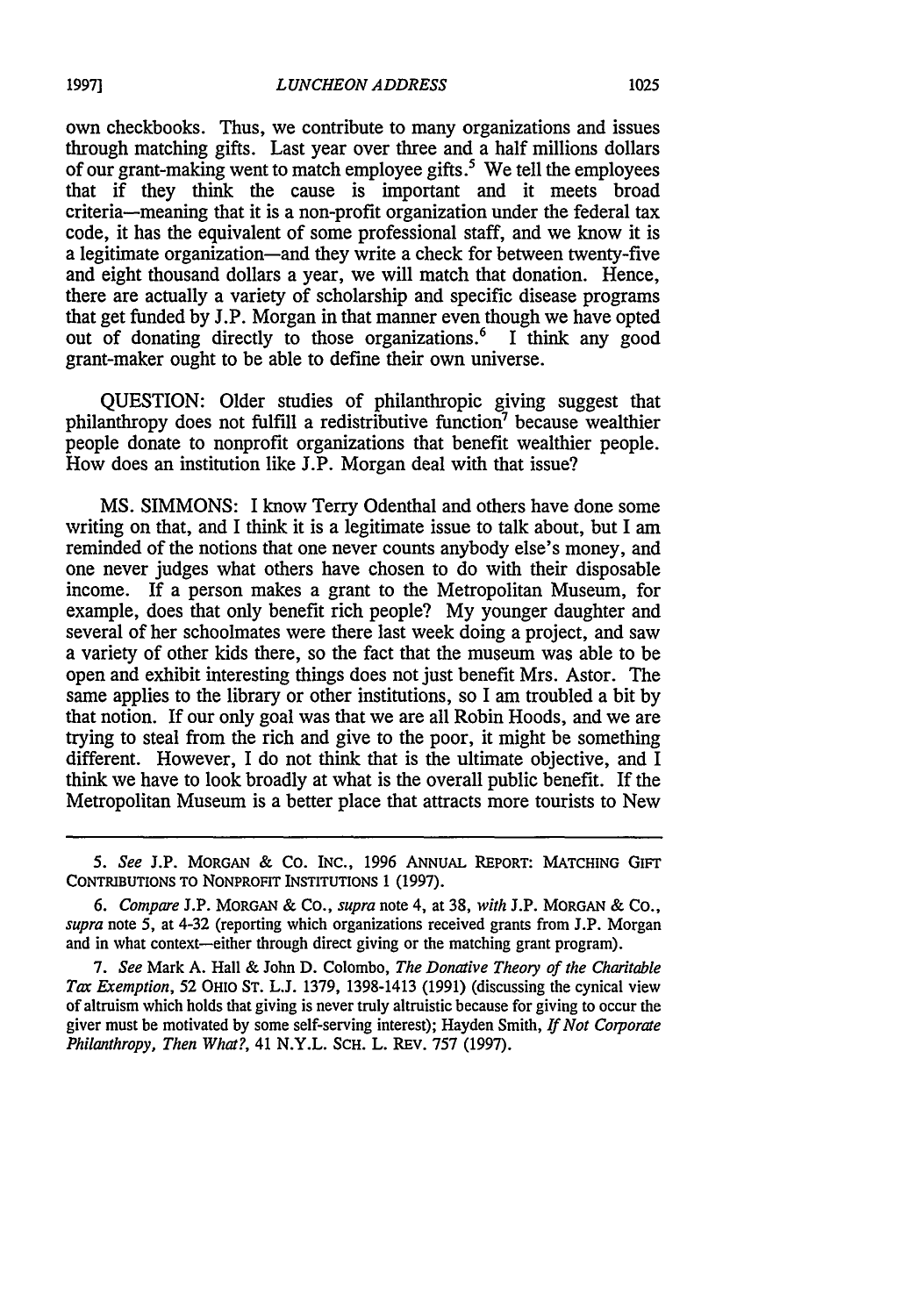York City, that will improve the City's economy, which in turn gives more money to pay for public education. That is a good thing. I am not sure where to draw the line in terms of who benefits, so I would take a more expansive view about who benefits.

QUESTION: Do you think it is important for the corporate community, more specifically financial institutions, to be clear what it is that they can do as opposed to what government should be doing in terms of resources that are out there? Certainly this was not part of the controversial changes in the federal welfare bill. No one within the private sector can afford to contribute the requisite dollars to achieve such sweeping reform.

MS. SIMMONS: I agree with you, and I think it is a very complicated issue. If I were running for public office, I would probably take a position on it, but I think we should have no illusions about what the private sector can do. I think the private sector has a key role, and corporate social responsibility is something that I believe in. Corporations have long done things that we all might take issue with, but at the end of the day, they are very major components of our economic well-being.<sup>8</sup> I think this total rethinking of what is the role of government is an evolutionary process that will continue for some time. I found it rather amusing, personally, being one that works in an institution that tends to be thought of as fairly conservative and staid, that during the welfare debates Congress was crying out that the private sector was going to do more.<sup>9</sup> Where do they think this money is coming from? Even if the private sector did more, we cannot even begin to compete with what it costs to run social welfare programs, so there should be no illusions about that. I would like to think that we can concentrate our resources. The distinguishing characteristic of philanthropy over charity is always said to be that charity solves the immediate condition, but philanthropy changes conditions.<sup>10</sup> Do you teach a person to fish or do you give them fish? I think we should concentrate some measure of these disposable charitable

*<sup>8.</sup> See* Milton Harris & Artur Raviv, *The Capital Budgeting Process: Incentives and Information, 51* **J.** FIN. 1139 (1996) (explaining that corporate investment decisions are critical for the economic well-being of society as a whole).

*<sup>9.</sup> See, e.g.,* 140 CONG. REc. S6822 (daily ed; June 14, 1994) (statement of Sen. Dodd); 140 CONG. REc. H4452 (daily ed. June **15,** 1994) (statement of Rep. Knollenberg) (stating that the key to welfare reform is the creation of job opportunities by the private sector and to help people on welfare obtain such jobs).

**<sup>10.</sup>** *See* RANDOM HOUSE DICTIONARY OF THE **ENGLISH LANGUAGE** 348, 1454 **(2d** ed. **1987)** (defining charity as "generous actions or donations to aid the poor," and philanthropy as "altruistic concern for human welfare and advancement").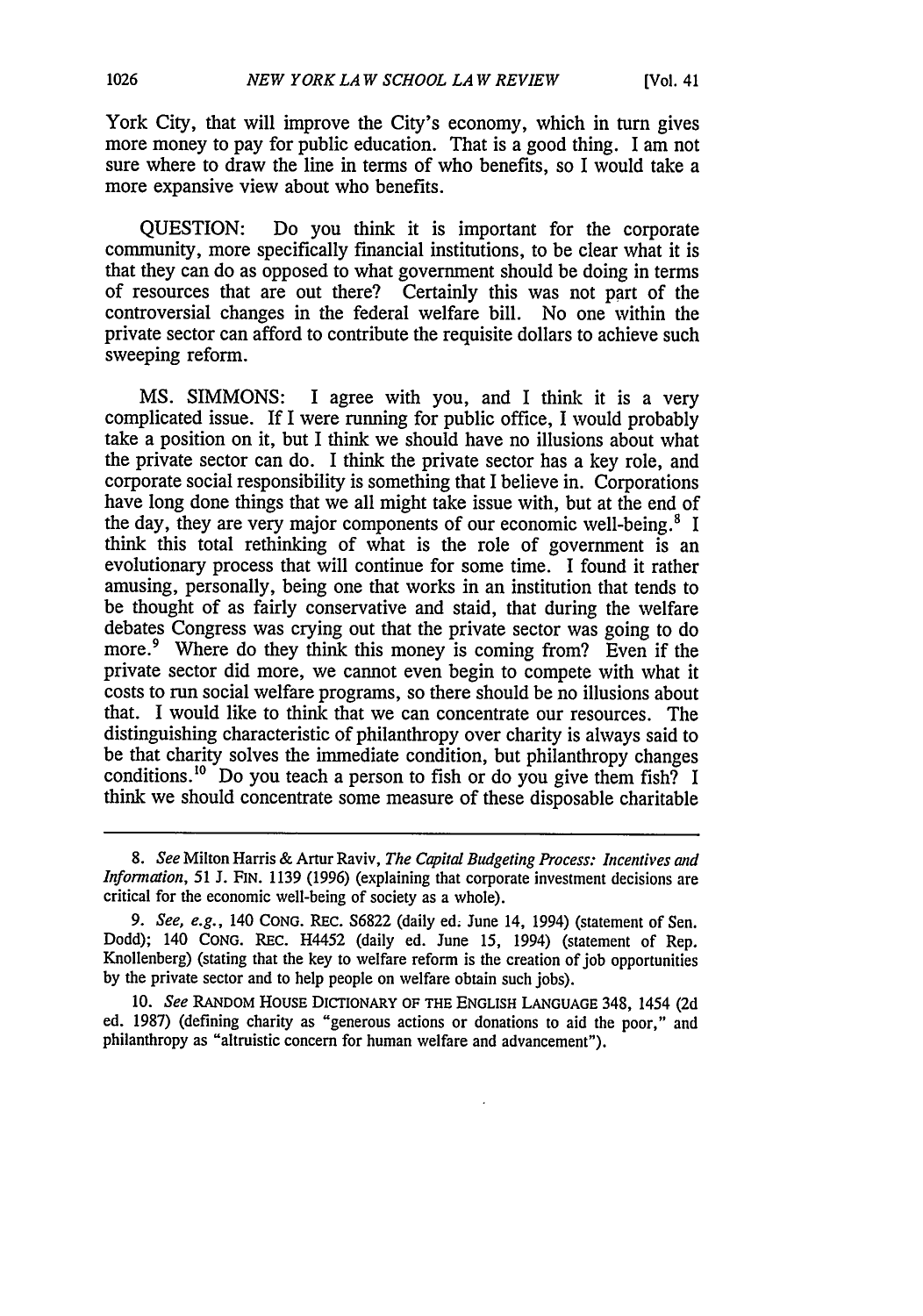dollars in ways that really look closely at the roots of the problems. I think that is a legitimate role for us to play. But I do not believe anyone should have any illusions about the private sector in any way solving all social problems. I expected to spend my entire life in the public sector, so it has been a hard transition to actually say I have now been in the private sector for ten years. However, now I am a good capitalist, and I will tell you that the private sector would not address all social problems very well, so, while I believe we have a role to play, I do not think that is the whole answer. We are struggling with defining what this third sector is, who is responsible for it, how it gets funded, and how it gets managed. There is no either/or and we are developing a new paradigm that is yet to be completely developed. Thus, these are going to be very difficult years before all these issues are sorted out.

QUESTION: You mentioned pure philanthropy, and in thinking about that, a corporation does not create goodwill unless people find out about it, so to what extent does your company advertise your charitable giving versus what you give?

MS. SIMMONS: We do very little of that. I mean, there is a tradition at J.P. Morgan that our good work speaks on its own. Some of that is due to the advantage of being a non-retail institution, because we do not have to market ourselves to attract clients or business. We issue a report every year which makes our giving very clear, and we are not shy about telling people what we do, but we are not as prominent about it as some other corporations are.<sup> $11$ </sup> I think there is a spectrum, and it fits within the style of the particular company and the way in which it approaches things. For example, we do not have the J.P. Morgan Program in X. Historically it has not been our style. There are many reasons for that, including the fact that once you name a program after you, you have to support it forever, so there is a lot more flexibility if there are not a lot of programs named after you. But we are not shy about it. Our chairman, if given the opportunity, is quite willing to speak eloquently about giving, both internally as well as externally. Nonetheless, compared to some institutions, we are less promotional about that, which is true about Morgan in general. It is not any more unique to our giving than our other strategies.

*<sup>11.</sup> Compare* J.P. MORGAN & CO., *supra* note 4, *with* Michele Matassa Flores, *Microsoft Gets Serious About Giving,* SEATTLE TIMEs, Aug. 15, 1995, at A9 (note that J.P. Morgan merely issues its report on contributions, while the article states that Microsoft is rethinking its corporate giving philosophy and seeking to get more recognition from its philanthropic efforts).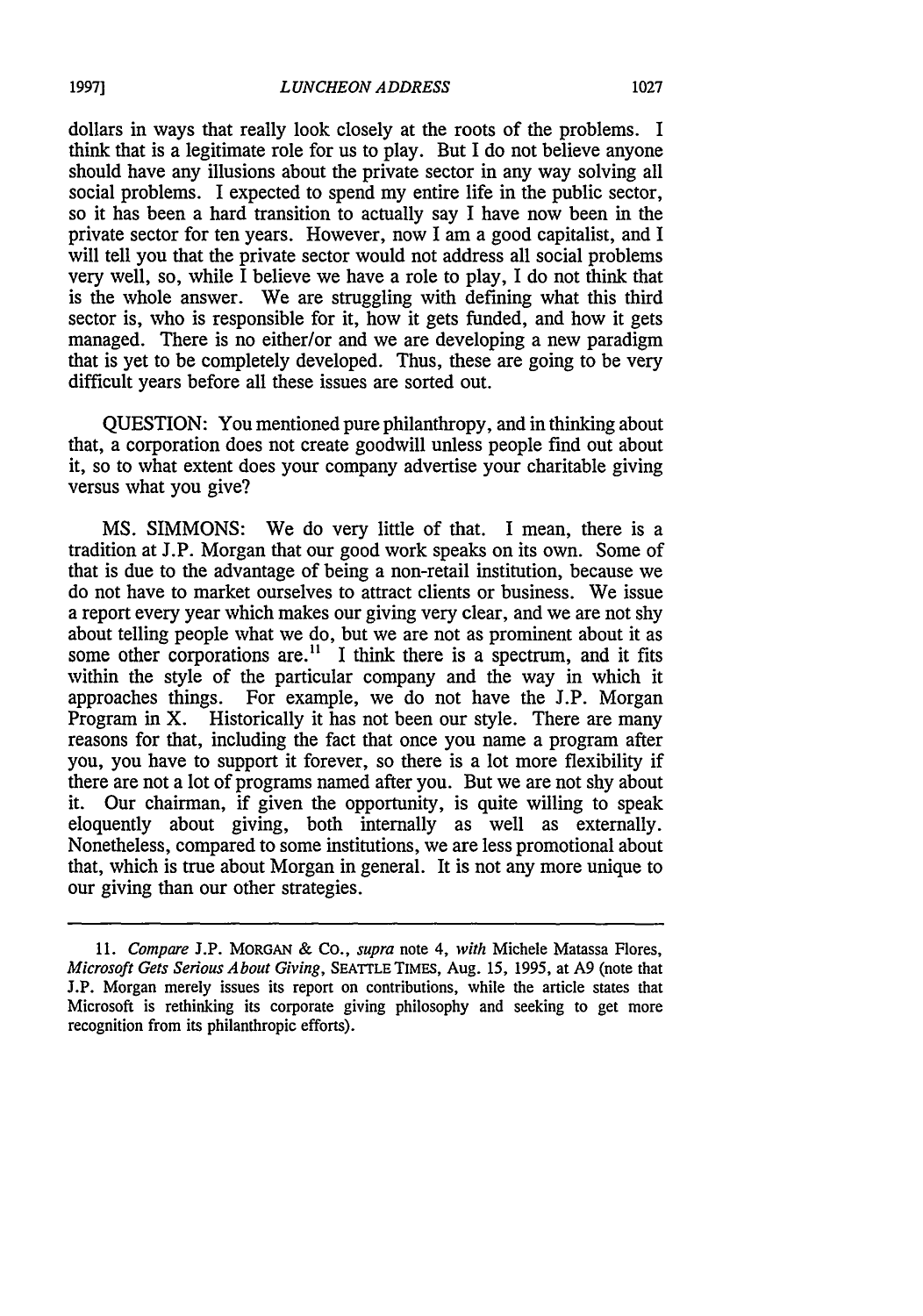This is not to say that I think it is a bad thing to talk about what you do, because I think that sets a good example for others to model their practice on, so I would not say that everyone should always keep it close to the vest. In that regard, it helps people understand what opportunities exist and what organizations corporations are willing to consider in their corporate giving program.

QUESTION: Speaking of the money that you give each year to public education, do you monitor that money to ensure that it supports the work to achieve the goals that you have set for it? Also, do you see the grants of money stopping at any point, and if they do stop, because you said you are not sure if it is working, do you think that education's reliance on that money may be causing trouble within public education in general?

MS. SIMMONS: We certainly monitor the money that we give out. We are accountable for it and need to trace it. The bulk of what we support in this area is actually around professional development for teachers.<sup>12</sup> We have taken the stance that enhancing the capacity of those who actually perform the task of educating New York City's young people is critical. In that donation structure, the local districts and the central school board contribute extra funds as well.<sup>13</sup> We have not been the sole funder in the sense of providing all the resources for this program because we cannot and do not want to be responsible for it forever. I think we originally committed to ten years. We have been supporting it for approximately seven years. We will probably go well beyond ten years. Change takes a long time, and so if you are trying to fix New York City public education, which has had its problems for a number of years,  $^{14}$  any amount of infusion from J.P. Morgan will be helpful, but it is not in and of itself going to radically make everything better.

14. *See Jack Steinberg, The Sophomore Chancellor: After Year of Taking Notes, Crew is Eager to Act on Them,* N.Y. TIMES, Oct. 15, 1996, at BI (discussing the rampant corruption of local school boards, closure of 13 failing schools, low reading levels, and three straight years of deep budget cuts).

<sup>12.</sup> *See* J.P. MORGAN & CO., *supra* note 4, at 1 (1996) (noting that more than \$3.8 million was contributed to education in 1995).

**<sup>13.</sup>** *See* PROFESSIONAL **DEVELOPMENT** LABORATORY **(1996).** The Professional Development Laboratory (PDL) is a program that provides education and professional development for teachers throughout the New York City public school system. J.P. Morgan & Co., a collaborator of the PDL project, contributes financial support, supplies liaisons to local planning committees at the schools, and helps organize opportunities for business and school personnel to share ways of nurturing professional growth. A condition of J.P. Morgan & Co.'s participation under the PDL is a buy-in on the part of schools receiving funds from J.P. Morgan & Co. *See generally id.*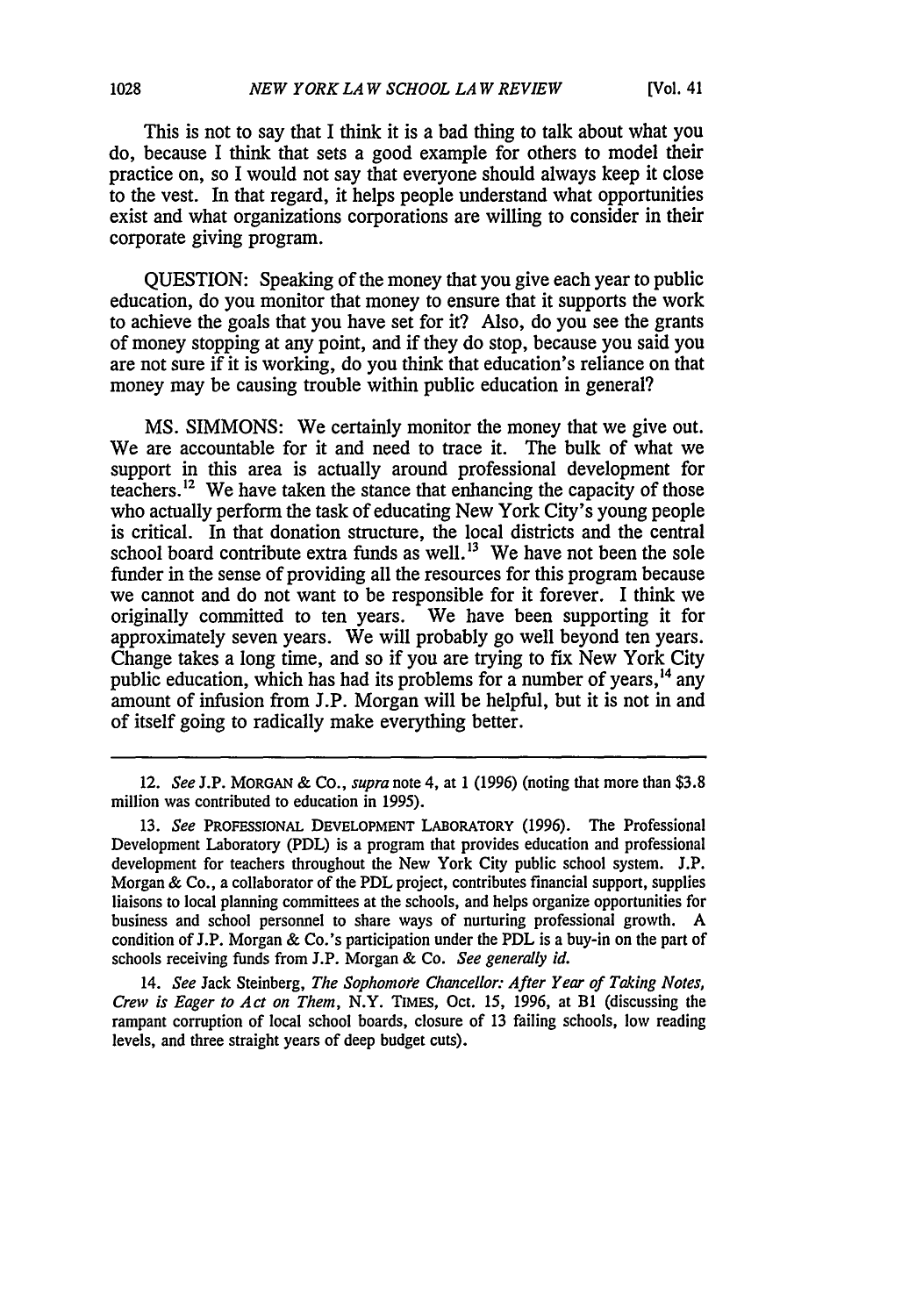On the other hand, I think this is part of our obligation to the shareholders to make sure that the money we spend is well spent, that we get reports, and that we spend time analyzing the organizations that are the recipients. It is important to structure a lot of that grant-making so that there is a takeout strategy to preclude people from becoming totally dependent on us. $^{15}$  Examples are where we use our money to leverage other money, where we try to attract other donors, and any number of things that help those groups become less dependent on any one particular source of money. Any smart non-profit organization will tell you that they should never put all their eggs in one basket because that basket is likely to disappear and then they are left with nothing.

**<sup>15.</sup>** The take-out strategy serves two purposes. First, **J.P.** Morgan strives not to overwhelm a program with money. Second, when J.P. Morgan stops the funding, it strives to leave the organization whole and independent of further funding.